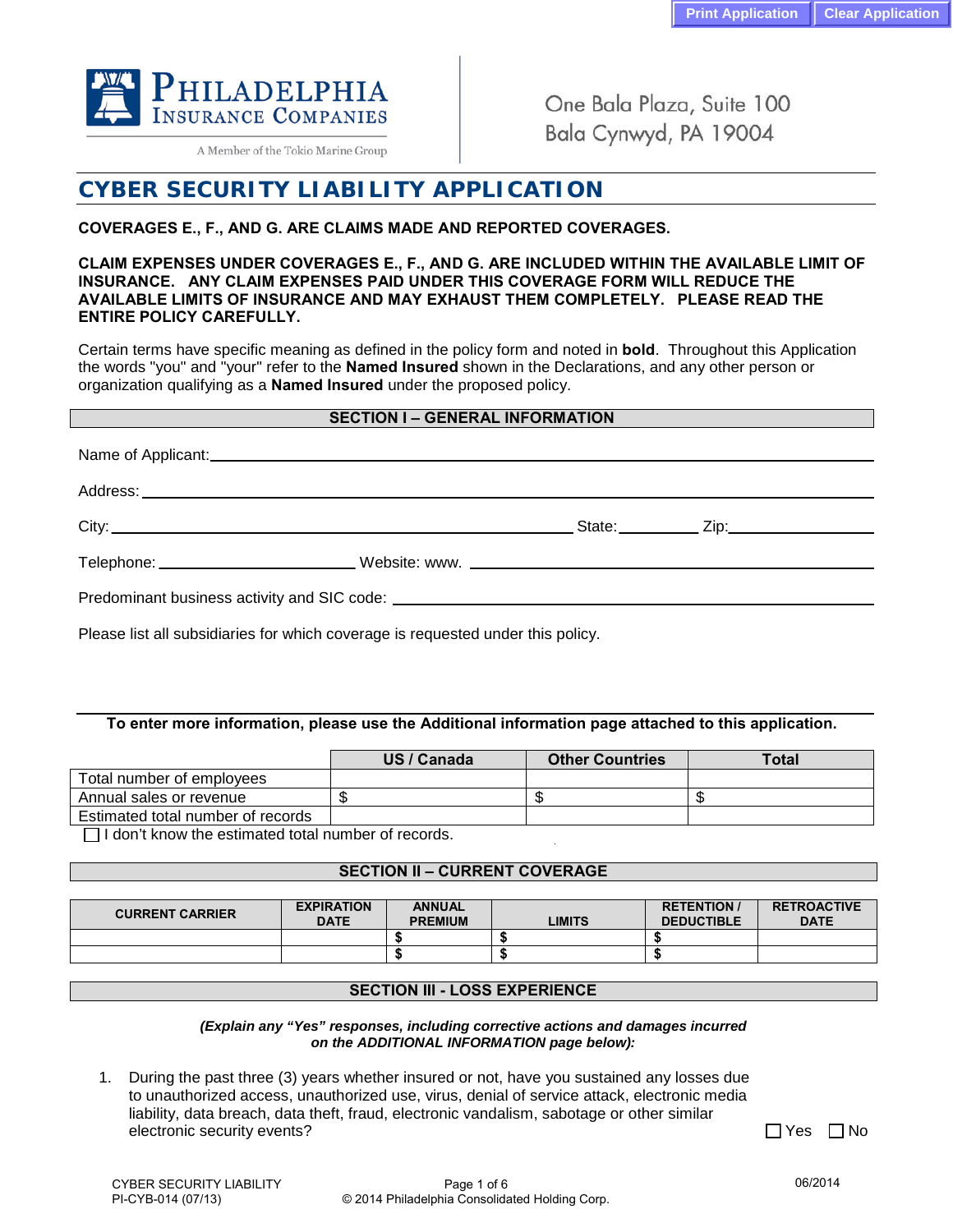| 2.  | Within the past three (3) years, have you experienced any network related business<br>interruption exceeding eight (8) hours other than planned maintenance?                                                                                                                                 | $\sqsupset$ Yes                                | $\square$ No                                              |
|-----|----------------------------------------------------------------------------------------------------------------------------------------------------------------------------------------------------------------------------------------------------------------------------------------------|------------------------------------------------|-----------------------------------------------------------|
| 3.  | During the last three (3) years, has anyone alleged that you were responsible for damage<br>to their computer system(s) arising out of the operation of Applicant's computer<br>system(s)?                                                                                                   |                                                | $\Box$ No                                                 |
| 4.  | During the last three (3) years, have you received a complaint or other proceeding<br>(including an injunction or other request for non-monetary relief) arising out of intellectual<br>$\Box$ Yes<br>property infringement, copyright infringement, media content, or advertising material? |                                                | $\square$ No                                              |
| 5.  | During the last three (3) years, has anyone made a demand, claim, complaint, or filed a<br>lawsuit against you alleging invasion of, or interference with rights of privacy, or the<br>inappropriate disclosure of personally identifiable information (PII)?                                | $\Box$ Yes                                     | $\Box$ No                                                 |
| 6.  | During the last three (3) years, have you been the subject of an investigation or action by<br>any regulatory or administrative agency for privacy-related violations?                                                                                                                       |                                                | $\Box$ No                                                 |
| 7.  | Are you aware of any circumstance that could reasonably be anticipated to result in a<br>claim being made against you for the coverage being applied for?                                                                                                                                    |                                                | $\square$ No                                              |
|     | <b>SECTION IV - RISK CONTROLS</b>                                                                                                                                                                                                                                                            |                                                |                                                           |
| 8.  | Do you have a firewall?<br>a. How often do you review the rules within the firewalls: _                                                                                                                                                                                                      | $\Box$ Yes                                     | $\square$ No                                              |
|     | When was the last time a rule was removed / deactivated:<br>b.                                                                                                                                                                                                                               |                                                |                                                           |
| 9.  | Do you collect zip codes or other personal information at point of sale?                                                                                                                                                                                                                     | $\Box$ Yes                                     | $\square$ No                                              |
| 10. | Do you perform virus scans of email, downloads, and portable devices?                                                                                                                                                                                                                        | $\Box$ Yes                                     | $\Box$ No                                                 |
| 11. | Do you have restrictions regarding access to sensitive information of a third party?                                                                                                                                                                                                         |                                                | $\Box$ No                                                 |
| 12. | Do you have a process for managing computer accounts, including the removal of<br>outdated access accounts in a timely fashion?                                                                                                                                                              | $\Box$ Yes                                     | $\Box$ No                                                 |
| 13. | Do you have physical security controls in place to control access to your computer<br>systems?                                                                                                                                                                                               | $\Box$ Yes                                     | $\square$ No                                              |
| 14. | Do you have access control procedures that address access to critical and sensitive<br>computer systems?                                                                                                                                                                                     | $\sqsupset$ Yes                                | $\Box$ No                                                 |
| 15. | Do you have a written business continuity/disaster recovery plan that includes procedures<br>to be followed in the event of a disruptive computer incident?                                                                                                                                  | $\Box$ Yes                                     | $\square$ No                                              |
| 16. | Are system back-up and recovery procedures tested for all mission critical systems and<br>performed at least annually?                                                                                                                                                                       | $\Box$ Yes                                     | $\square$ No                                              |
| 17. | Types of Personally Identifiable Information held (check all that apply):<br>$\square$ Drivers Licenses<br>$\Box$ Social Security Numbers<br>□ Bank Account Details<br>Personal Health Information<br>□ Credit Card Numbers<br>$\Box$ Other - Please specify.                                |                                                |                                                           |
| 18. | Is all sensitive data<br>a. encrypted at rest?<br>b. encrypted in transit?<br>c. accessible via mobile devices?<br>If yes, are the devices encrypted?                                                                                                                                        | $\Box$ Yes<br>$\sqsupset$ Yes<br>7 Yes<br>∃Yes | $\square$ No<br>$\square$ No<br>$\Box$ No<br>$\square$ No |
| 19. | How long would it take to restore your operations after a computer attack or other<br>loss/corruption of data? □ 0-12 Hours □ 12-24 Hours<br>$\Box$ 24 Hours                                                                                                                                 |                                                |                                                           |
|     |                                                                                                                                                                                                                                                                                              |                                                |                                                           |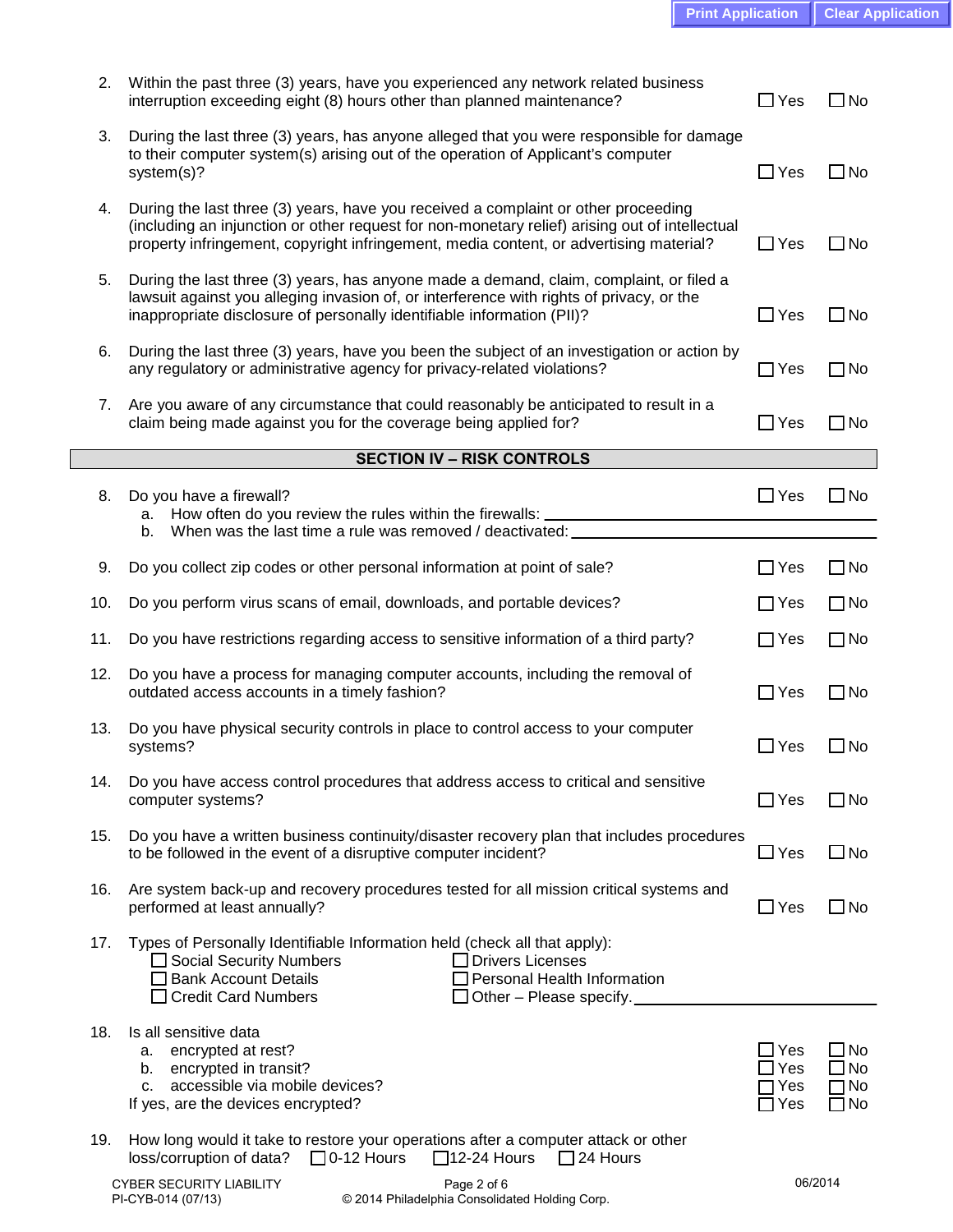|                                                                                                                                                                                                                             |                             |                                      | <b>Print Application</b><br><b>Clear Application</b> |
|-----------------------------------------------------------------------------------------------------------------------------------------------------------------------------------------------------------------------------|-----------------------------|--------------------------------------|------------------------------------------------------|
| Are mission critical transactions and security logs reviewed periodically for suspicious<br>activity?<br>How frequently:_                                                                                                   |                             |                                      | $\Box$ Yes $\Box$ No                                 |
| Have you undergone an information security or privacy compliance evaluation?<br>If yes, identify who performed the evaluation, the date it was performed, the type of<br>evaluation, and attach a copy of it.               |                             |                                      | $\Box$ No<br>$\Box$ Yes                              |
| Were all recommendations implemented?                                                                                                                                                                                       |                             |                                      | $\Box$ Yes $\Box$ No                                 |
| Do you outsource (or plan to outsource) a critical part of your internal network/computer<br>system or internet access/presence to others?<br>If yes, check all that apply and name the service provider for each category. |                             |                                      | $\Box$ Yes $\Box$ No                                 |
|                                                                                                                                                                                                                             | <b>TECH-RELATED SERVICE</b> |                                      |                                                      |
|                                                                                                                                                                                                                             | Backup, co-location         | <b>Financial Services and</b>        | Other: "cloud", ASP,                                 |
|                                                                                                                                                                                                                             |                             |                                      |                                                      |
| <b>ISP</b>                                                                                                                                                                                                                  | and data recovery           | <b>Payment Processing</b>            | SAAS, Etc.                                           |
| <b>Bellsouth</b>                                                                                                                                                                                                            | <b>ATT</b>                  | Corillion                            | Amazon                                               |
| Cablevision                                                                                                                                                                                                                 | <b>EMC</b>                  | Datavantage                          | Microsoft                                            |
| Charter                                                                                                                                                                                                                     | <b>HP</b><br><b>IBM</b>     | Digital                              | Google<br>П                                          |
| Comcast                                                                                                                                                                                                                     |                             | $\Box$ Insight<br><b>DSS</b>         | Go Daddy<br><b>IBM</b>                               |
| Cox                                                                                                                                                                                                                         | Iron Mountain Storage       |                                      |                                                      |
| Earthlink                                                                                                                                                                                                                   | Tek                         | <b>ТЕСНО</b><br>First Data           | <b>HP</b><br>AT&T                                    |
| Insight BB<br>Mediacom                                                                                                                                                                                                      | Sunguard<br>In-House        | <b>TFI Serve</b>                     |                                                      |
| Qwest                                                                                                                                                                                                                       | None                        |                                      | Rackspace<br>Savvis                                  |
| Road Runner                                                                                                                                                                                                                 | Other:                      | <b>Global Payments</b><br>Jack Henry | Terremark<br>$\blacksquare$                          |
| SBC(AT&T, Yahoo, Sprint)                                                                                                                                                                                                    |                             | Lawson                               | Fujitsu                                              |
| <b>United Online</b>                                                                                                                                                                                                        |                             | $\Box$ Metavente                     | Nirvanix                                             |
| Verizon                                                                                                                                                                                                                     |                             | $\Box$ Paymentech                    | VMWare/EMC                                           |
| Other:                                                                                                                                                                                                                      |                             | $\Box$ Paypal                        | Salesforce                                           |
|                                                                                                                                                                                                                             |                             | $S-1$                                | Other:                                               |
|                                                                                                                                                                                                                             |                             | Verisign                             |                                                      |
|                                                                                                                                                                                                                             |                             | In-House                             |                                                      |
|                                                                                                                                                                                                                             |                             | Other:                               |                                                      |
|                                                                                                                                                                                                                             |                             |                                      |                                                      |

| 23. | Do you have a program in place to periodically test your data security controls?                                                                                  |                                                                                        |            | $\square$ Yes<br>$\Box$ No |
|-----|-------------------------------------------------------------------------------------------------------------------------------------------------------------------|----------------------------------------------------------------------------------------|------------|----------------------------|
| 24. | procedures with third party service providers?                                                                                                                    | Do you have written contracts in place to enforce your information security policy and | IIYes      | l INo                      |
| 25. |                                                                                                                                                                   | Do such contracts contain hold harmless or indemnification clauses in your favor?      | $\Box$ Yes | l INo                      |
| 26. | Do you perform audit checks on your vendors and service providers who handle your<br>privacy sensitive data and require them to have adequate security protocols? |                                                                                        |            | l INo                      |
| 27. | Do you have a document destruction and retention policy?                                                                                                          |                                                                                        | I IYes     | l INo                      |
| 28. | Do you monitor your network in real time to detect possible intrusions or abnormalities in<br>the performance of the system?                                      |                                                                                        |            | l INo                      |
|     | <b>CYBER SECURITY LIABILITY</b><br>PI-CYB-014 (07/13)                                                                                                             | Page 3 of 6<br>© 2014 Philadelphia Consolidated Holding Corp.                          | 06/2014    |                            |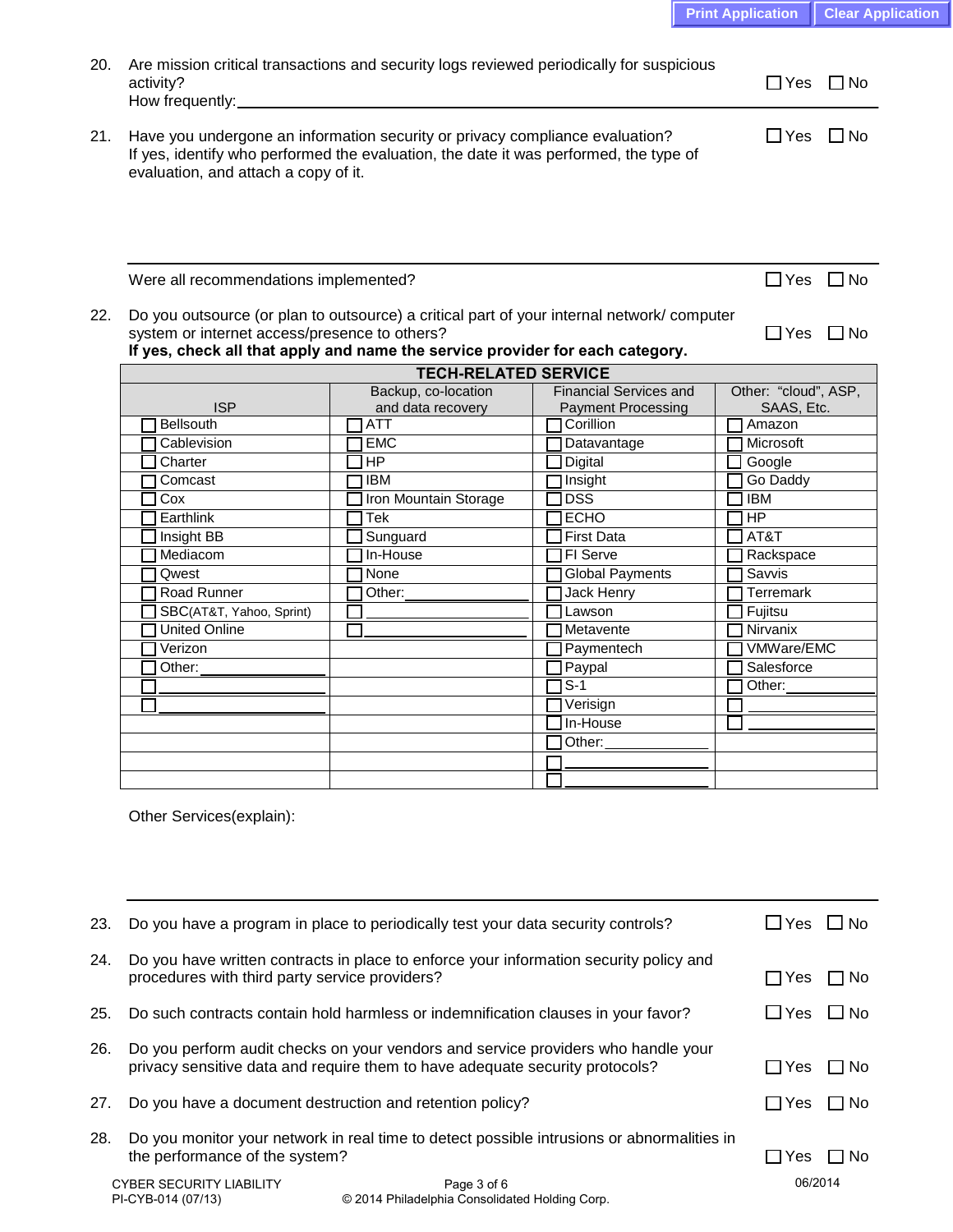|     | <b>SECTION V - PRIVACY CONTROLS</b>                                                                                                                                                                                                                                                                 |                               |                                                        |
|-----|-----------------------------------------------------------------------------------------------------------------------------------------------------------------------------------------------------------------------------------------------------------------------------------------------------|-------------------------------|--------------------------------------------------------|
| 29. | Have you achieved compliance with the following: (check all that apply)<br>□ PCIDSS (Payment Card Industry Data Security Standard)<br>□ GLBA (Gramm-Leach-Bliley Act)<br>□ HIPAA (Health Insurance Portability and Accountability Act)                                                              | ⊿ Yes<br>Yes<br>$\exists$ Yes | ⊿ No<br>$\square$ No<br>$\Box$ No                      |
| 30. | Does your hiring process include the following for all employees and independent<br>contractors (check all that apply):<br>$\Box$ Drug testing<br>$\Box$ Work history checks<br>□ Criminal background checks<br>□ Credit history checks<br>$\Box$ Educational background<br>$\Box$ Other (specify): |                               |                                                        |
| 31. | Do you have a current enterprise-wide computer network and information security policy<br>that applies to employees, independent contractors, and third-party vendors?<br>If yes, is the information published within the company (e.g. corporate intranet, employee<br>handbook, etc.)?            | $\Box$ Yes<br>∏Yes            | $\Box$ No<br>$\Box$ No                                 |
| 32. | Are all employees periodically instructed on their specific job responsibilities with respect<br>to information security, such as the proper reporting of suspected security incidents?                                                                                                             | $\Box$ Yes                    | $\Box$ No                                              |
| 33. | Do you have a formal privacy policy that has been approved by legal counsel?                                                                                                                                                                                                                        | $\Box$ Yes                    | $\Box$ No                                              |
| 34. | Are your information systems and supporting business procedures prepared to honor<br>customer preferences concerning the opt-out of sharing of non-public, personal information<br>to non-affiliated third parties?                                                                                 | ∐ Yes                         | $\Box$ No                                              |
| 35. | Do you require the transmission of personal customer information such as credit card<br>numbers, contact information, etc., as part of your internet-based web services?                                                                                                                            | $\Box$ Yes                    | $\Box$ No                                              |
|     | <b>SECTION VI - MEDIA LIABILITY CONTROLS</b>                                                                                                                                                                                                                                                        |                               |                                                        |
| 36. | Do you have a process to review content or materials (including meta tags) before they are<br>published, broadcasted, distributed, or displayed on your website for the following:<br>Defamation (Slander or Libel)?<br>Right to privacy or publicity?<br>Copyright, trademark or domain name:      | 7 Yes<br>⊿ Yes                | 1No<br>$\square$ No                                    |
| 37. | Have your products or services been the subject of copyright, patent or trademark<br>infringement allegations?                                                                                                                                                                                      | $\sqcup$ Yes                  | $\square$ No                                           |
| 38. | Does your organization use social media?<br>a. Do you monitor postings?<br>b. Are there formal procedures for complaints?<br>Does legal review content?<br>c.                                                                                                                                       | ∃Yes<br>RYes<br>7 Yes<br>Yes  | $\square$ No<br>$\Box$ No<br>$\Box$ No<br>$\square$ No |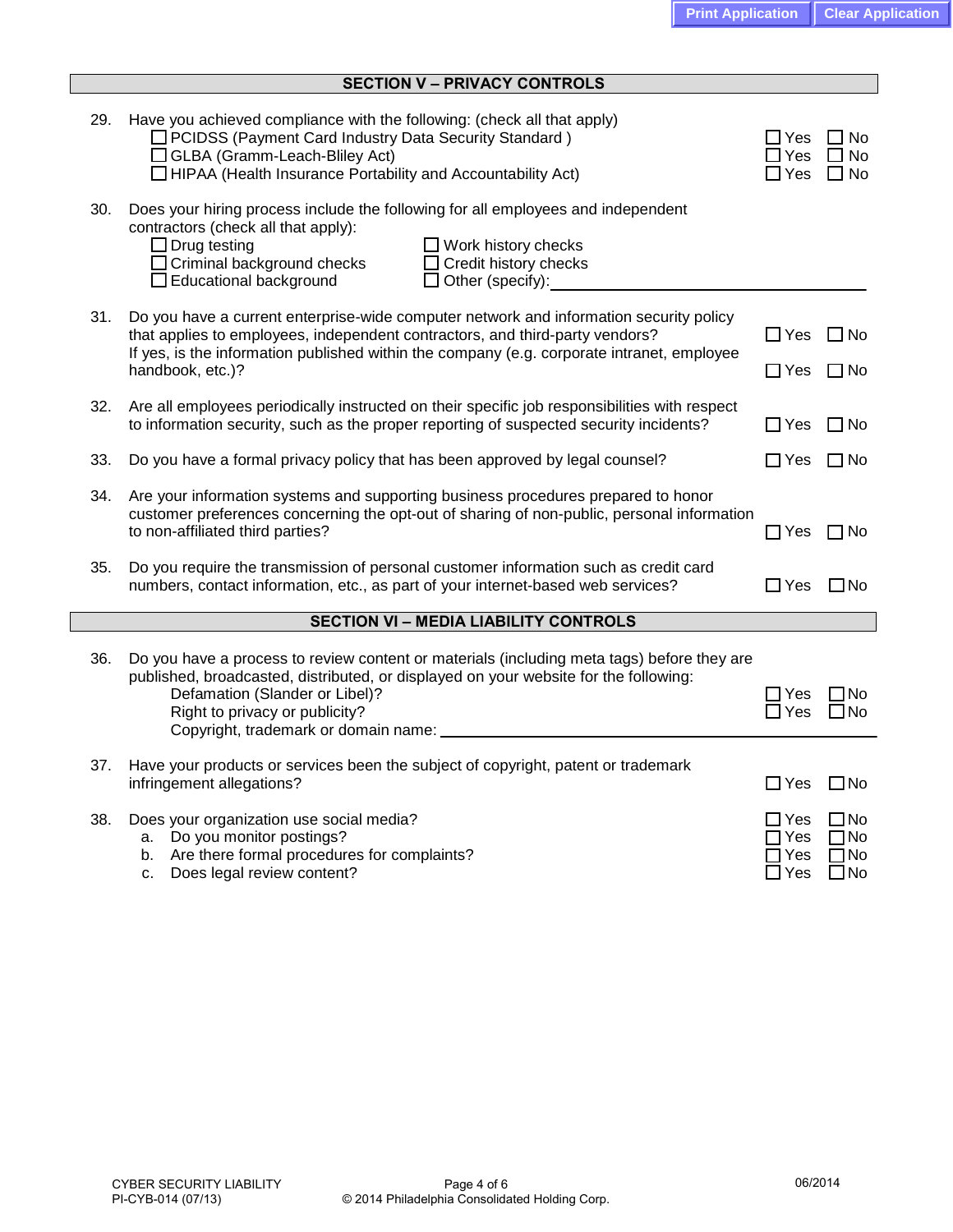#### **FRAUD NOTICE STATEMENTS**

ANY PERSON WHO KNOWINGLY AND WITH INTENT TO DEFRAUD ANY INSURANCE COMPANY OR OTHER PERSON FILES AN APPLICATION FOR INSURANCE CONTAINING ANY MATERIALLY FALSE INFORMATION OR CONCEALS, FOR THE PURPOSE OF MISLEADING, INFORMATION CONCERNING ANY FACT MATERIAL THERETO COMMITS A FRAUDULENT INSURANCE ACT, WHICH IS A CRIME AND SUBJECTS THAT PERSON TO CRIMINAL AND CIVIL PENALTIES (IN OREGON, THE AFOREMENTIONED ACTIONS MAY CONSTITUTE A FRAUDULENT INSURANCE ACT WHICH MAY BE A CRIME AND MAY SUBJECT THE PERSON TO PENALTIES). (IN NEW YORK, THE CIVIL PENALTY IS NOT TO EXCEED FIVE THOUSAND DOLLARS (\$5,000) AND THE STATED VALUE OF THE CLAIM FOR EACH SUCH VIOLATION). **(NOT APPLICABLE IN AL, AR, AZ, CO, DC, FL, KS, LA, ME, MD, MN, NM, OK, RI, TN, VA, VT, WA AND WV).**

**APPLICABLE IN AL, AR, AZ, DC, LA, MD, NM, RI AND WV:** ANY PERSON WHO KNOWINGLY (OR WILLFULLY IN MD) PRESENTS A FALSE OR FRAUDULENT CLAIM FOR PAYMENT OF A LOSS OR BENEFIT OR WHO KNOWINGLY (OR WILLFULLY IN MD) PRESENTS FALSE INFORMATION IN AN APPLICATION FOR INSURANCE IS GUILTY OF A CRIME AND MAY BE SUBJECT TO FINES OR CONFINEMENT IN PRISON.

**APPLICABLE IN COLORADO:** IT IS UNLAWFUL TO KNOWINGLY PROVIDE FALSE, INCOMPLETE, OR MISLEADING FACTS OR INFORMATION TO AN INSURANCE COMPANY FOR THE PURPOSE OF DEFRAUDING OR ATTEMPTING TO DEFRAUD THE COMPANY. PENALTIES MAY INCLUDE IMPRISONMENT, FINES, DENIAL OF INSURANCE AND CIVIL DAMAGES. ANY INSURANCE COMPANY OR AGENT OF AN INSURANCE COMPANY WHO KNOWINGLY PROVIDES FALSE, INCOMPLETE, OR MISLEADING FACTS OR INFORMATION TO A POLICYHOLDER OR CLAIMANT FOR THE PURPOSE OF DEFRAUDING OR ATTEMPTING TO DEFRAUD THE POLICYHOLDER OR CLAIMANT WITH REGARD TO A SETTLEMENT OR AWARD PAYABLE FROM INSURANCE PROCEEDS SHALL BE REPORTED TO THE COLORADO DIVISION OF INSURANCE WITHIN THE DEPARTMENT OF REGULATORY AGENCIES.

**APPLICABLE IN FLORIDA AND OKLAHOMA:** ANY PERSON WHO KNOWINGLY AND WITH INTENT TO INJURE, DEFRAUD, OR DECEIVE ANY INSURER FILES A STATEMENT OF CLAIM OR AN APPLICATION CONTAINING ANY FALSE, INCOMPLETE, OR MISLEADING INFORMATION IS GUILTY OF A FELONY (IN FL, A PERSON IS GUILTY OF A FELONY OF THE THIRD DEGREE).

**APPLICABLE IN KANSAS:** ANY PERSON WHO, KNOWINGLY AND WITH INTENT TO DEFRAUD, PRESENTS, CAUSES TO BE PRESENTED OR PREPARES WITH KNOWLEDGE OR BELIEF THAT IT WILL BE PRESENTED TO OR BY AN INSURER, PURPORTED INSURER, BROKER OR ANY AGENT THEREOF, ANY WRITTEN STATEMENT AS PART OF, OR IN SUPPORT OF, AN APPLICATION FOR THE ISSUANCE OF, OR THE RATING OF AN INSURANCE POLICY FOR PERSONAL OR COMMERCIAL INSURANCE, OR A CLAIM FOR PAYMENT OR OTHER BENEFIT PURSUANT TO AN INSURANCE POLICY FOR COMMERCIAL OR PERSONAL INSURANCE WHICH SUCH PERSON KNOWS TO CONTAIN MATERIALLY FALSE INFORMATION CONCERNING ANY FACT MATERIAL THERETO; OR CONCEALS, FOR THE PURPOSE OF MISLEADING, INFORMATION CONCERNING ANY FACT MATERIAL THERETO COMMITS A FRAUDULENT INSURANCE ACT.

**APPLICABLE IN MAINE, TENNESSEE, VIRGINIA AND WASHINGTON:** IT IS A CRIME TO KNOWINGLY PROVIDE FALSE, INCOMPLETE OR MISLEADING INFORMATION TO AN INSURANCE COMPANY FOR THE PURPOSE OF DEFRAUDING THE COMPANY. PENALTIES MAY INCLUDE IMPRISONMENT, FINES OR A DENIAL OF INSURANCE BENEFITS.

**The Undersigned states that he/she is an authorized representative of the Applicant and declares to the best of his/her knowledge and belief and after reasonable inquiry, that the statements set forth in this Application (and any attachments submitted with this Application) are true and complete and may be relied upon by Company \* in quoting and issuing the policy. If any of the information in this Application changes prior to the effective date of the policy, the Applicant will notify the Company of such changes and the Company may modify or withdraw the quote or binder.** 

**The signing of this Application does not bind the Company to offer, or the Applicant to purchase the policy.** 

**\*Company refers collectively to Philadelphia Indemnity Insurance Company and Tokio Marine Specialty Insurance Company**.

| NAME (PLEASE PRINT/TYPE)                                  | <b>TITLE</b><br>(MUST BE SIGNED BY THE PRESIDENT, CHAIRMAN, CEO OR<br>EXECUTIVE DIRECTOR) |
|-----------------------------------------------------------|-------------------------------------------------------------------------------------------|
| <b>SIGNATURE</b>                                          | <b>DATE</b>                                                                               |
| Produced By: (Section to be completed by Producer/Broker) |                                                                                           |
| <b>PRODUCER</b>                                           | <b>AGENCY</b>                                                                             |
| PRODUCER LICENSE NUMBER                                   | AGENCY TAXPAYER ID OR SS NUMBER                                                           |
| ADDRESS (STREET, CITY, STATE, ZIP)                        |                                                                                           |